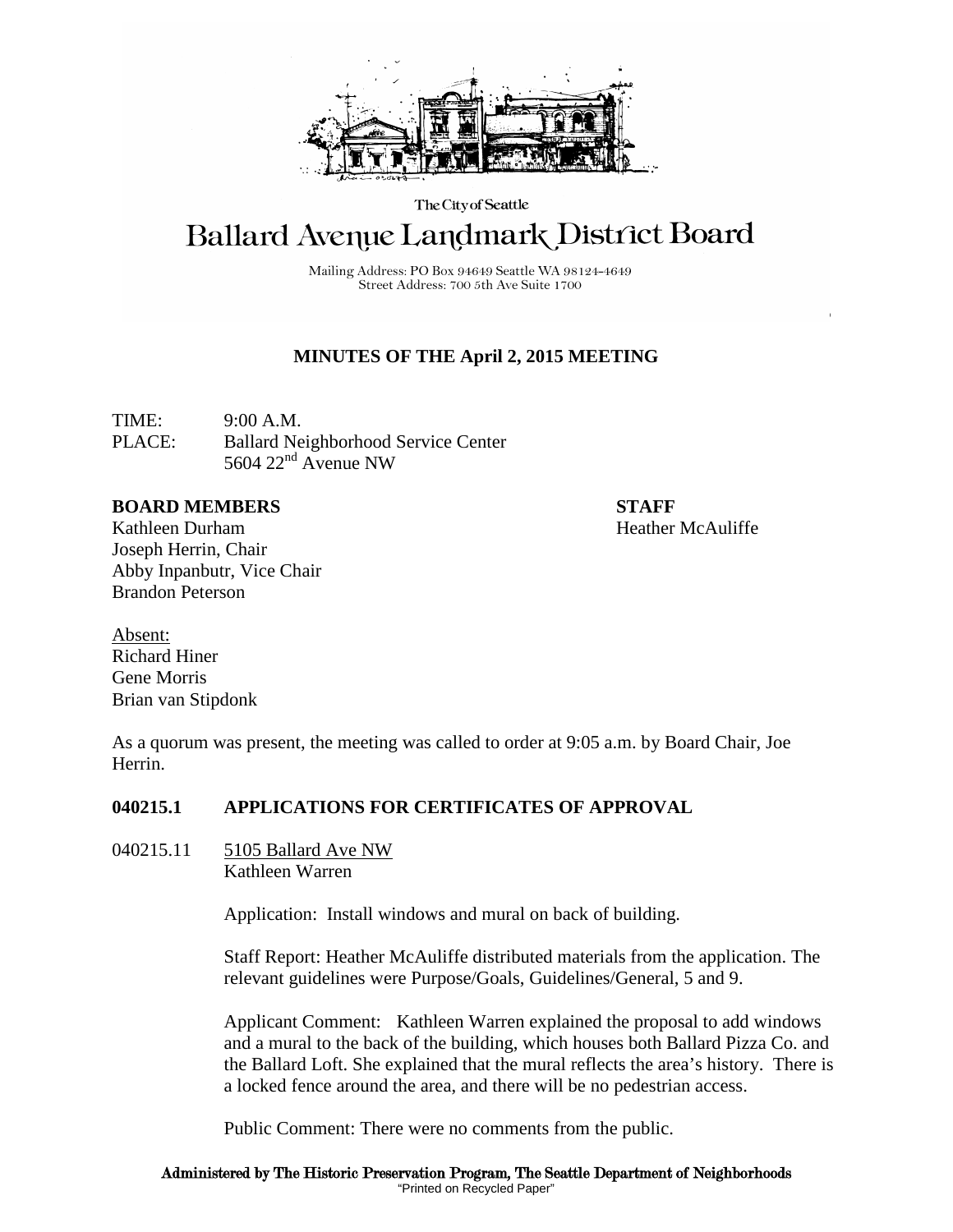Board Discussion: Joe Herrin cited the Purpose/Goals guidelines. He noted that the application addresses visual blight and that the proposed design celebrates the district's history and values. He said that the colors departed from the guidelines on surface treatments but for a reason. Board members concurred that the murals are not out of character with the district. They thought the colors were bright but were acceptable since it was the back of the building. Board members agreed that the proposed window design met the guidelines.

Motion: Kathleen Durham made a motion to approve the application as presented.

MM/SC/KD/JH 4-0-0

040215.12 Pioneer Houses 5341 Ballard Ave NW Jeff Ruehlmann

> Application: Add gate and permanent enclosure to south side yard; expand existing deck in north side yard, including a new gate; regrade berm along 22nd NW; construct waste enclosure; add walk-in cooler; add commercial kitchen hood; restore windows and doors.

Staff Report: Heather McAuliffe distributed materials from the application. The relevant guidelines were Purpose/Goals, Guidelines/General, 2, 3, 6, 7 and 8.

Applicant Comment: Jeff Ruehlmann, project architect, went over revisions to the design that was presented previously. The seasonal structure to be installed in the south side yard will be permanent instead. There will be a 9' tall enclosure. The walk-in cooler has been relocated to the SW corner of the site, screened with cedar. 100 square feet of deck will be added to the NW area of the site. There will be a wood guard rail. The kitchen hood will only be visible from the side yard. The windows and doors will be restored, with ADA hardware to be added to the doors. He showed color and material samples to the Board. He clarified that the wood will be untreated cedar.

Public Comment: Mike Peck, district property owner, said he thought the siding on the walk-in cooler should be horizontal.

Board Discussion: Board members were concerned about the proposal to install a 9' tall fence facing Ballard Avenue, noting transparency requirements in the guidelines. They were also concerned about the height of the gate at the north side yard. They suggested using different gates, including spaces in between slats, or pushing the gate back further. Board members concurred that the other design elements in the application met the guidelines.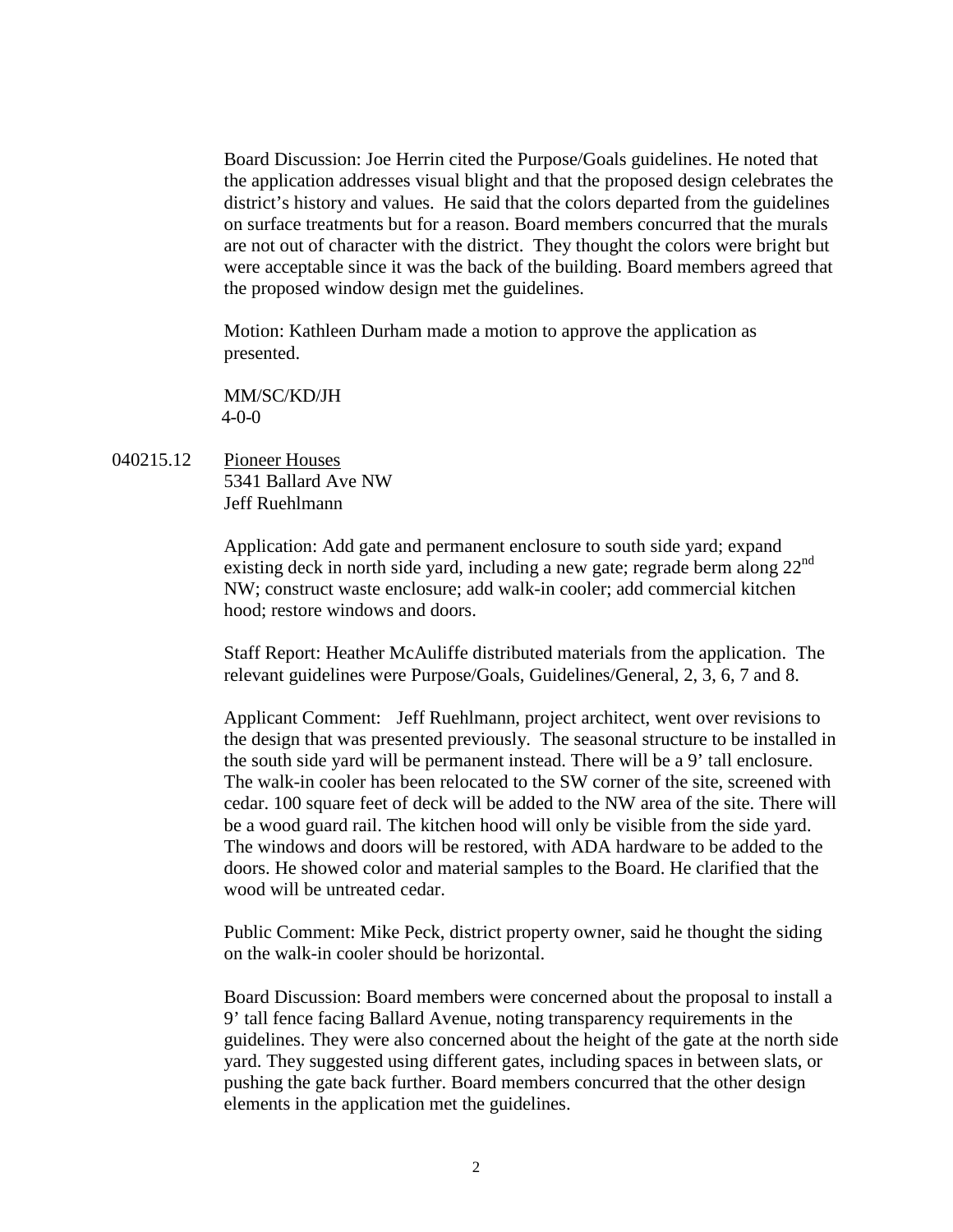Motion: Brandon Peterson made a motion to approve the application with the condition that the applicant return for final review and approval of the gates at Ballard Avenue side of property, and the permanent enclosure at south side yard.

MM/SC/BP/JH 4-0-0

### **040215.2 BOARD BRIEFING**

040215.21 C & C Paint Building 5219-5221 Ballard Ave NW Amy Klet

Update on materials and finishes for proposed addition.

Kevin Richards, project architect, gave updates on the design. The transom windows and storefronts will be restored to the original design. The stair tower on the addition has been pulled forward to reduce the projection of the overhang.

Some Board members were still concerned that the overhang was still too visually dominant. There was a discussion about the materials, and clarification that synthetic laminates are not allowed in the district. The Board also discussed the entry "portal" gate to the lot adjacent the building.

District property owner Mike Peck told the board that the National Board had an issue with the corten used on the addition to his building in the district.

Kathleen Durham cited from Guideline 14, noting that additions to historic buildings in the district are required to be compatible with the historic building and other buildings in the district.

#### **040215.3 BOARD BUSINESS**

District property owner Mike Peck announced that there would be a groundbreaking ceremony for the Valhalla Building on April 13.

### **040215.4 APPROVAL OF MINUTES**

The Board members reviewed the minutes of the March 5, 2015 meeting.

Motion: Joe Herrin made a motion to approve the minutes as written.

MM/SC/JH/KD 2-0-2 (Inpanbutr, Peterson abstained)

## **040215.5 REPORT OF THE CHAIR**: There was no report.